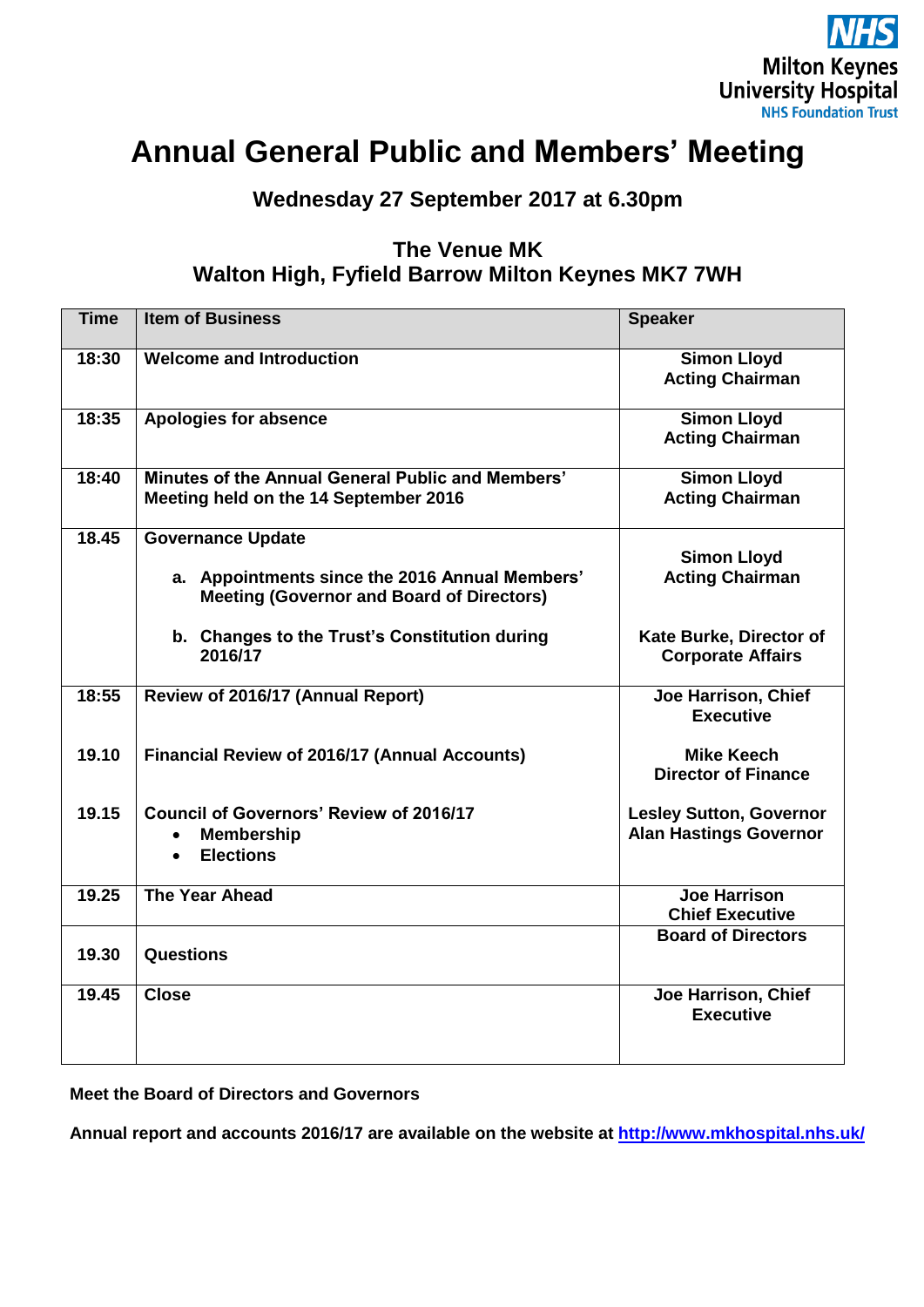## **MILTON KEYNES UNIVERSITY HOSPITAL NHS FOUNDATION TRUST ANNUAL GENERAL PUBLIC AND MEMBERS MEETING**

**Minutes of the Annual General Public and Members' Meeting of the Milton Keynes University Hospital NHS Foundation Trust held on Wednesday 14 September 2016 at 6.30pm at Walton High, Fyfield Barrow, Milton Keynes MK7 7WH** 

#### **Present: DEPUTY CHAIRMAN:**  Simon Lloyd (SL)

#### **CHIEF EXECUTIVE:**

Professor Joe Harrison (JH)

### **NON-EXECUTIVE DIRECTORS:**

| Andrew Blakeman (AB)        |                              | <b>Non Executive Director</b>                       |
|-----------------------------|------------------------------|-----------------------------------------------------|
| Mr J J DeGorter(JDe)        | ۰.                           | <b>Chair of Quality and Clinical Risk Committee</b> |
| Mr Robert Green (BG)        | $\overline{\phantom{a}}$     | <b>Chair of the Audit Committee</b>                 |
| Mr David Moore (DM)         | $-$                          | <b>Chair of Finance &amp; Investment Committee</b>  |
| <b>EXECUTIVE DIRECTORS:</b> |                              |                                                     |
| Ms Sophia Aldridge (SA)     | $\qquad \qquad \blacksquare$ | Director of Finance                                 |
| Mr John Blakesley (JB)      | $\sim 10$                    | <b>Deputy Chief Executive</b>                       |
| Kate Burke (KB)             | -                            | <b>Director of Corporate Affairs</b>                |
| Ms Ogechi Emeadi (OE)       | $\qquad \qquad \blacksquare$ | Director of Workforce                               |
| Ms Emma Goddard (EG)        |                              | - Director of Service Development                   |
| Ms Caroline Hutton (CH)     |                              | - Director of Clinical Services                     |

Ms Lisa Knight (LK) - Director of Patient Care and Chief Nurse<br>Ian Reckless (IR) - Medical Director

## **Also in attendance**

Ian Reckless (IR)

Public Governor Mrs Lesley Bell (LB) - Lead Governor 2015-2016 Public Governor Jean Button Public Governor Mr Douglas Campbell OBE Public Governor Paul Griffiths Public Governor Mr Alan Hastings Public Governor Mr Alan Hancock Public Governor Brian Hobbs Public Governor Peter Skingley Public Governor Debbie Lewis Staff Governor Lesley Sutton Staff Governor Keith Marfleet Appointed Governor Andrew Buckley Appointed Governor Clare Hill Appointed Governor Hilda Kirkwood Appointed Governor Jill Wilkinson Youth Participation Governor Ijeoma Ogbuju Youth Participation Governor Amber Saunders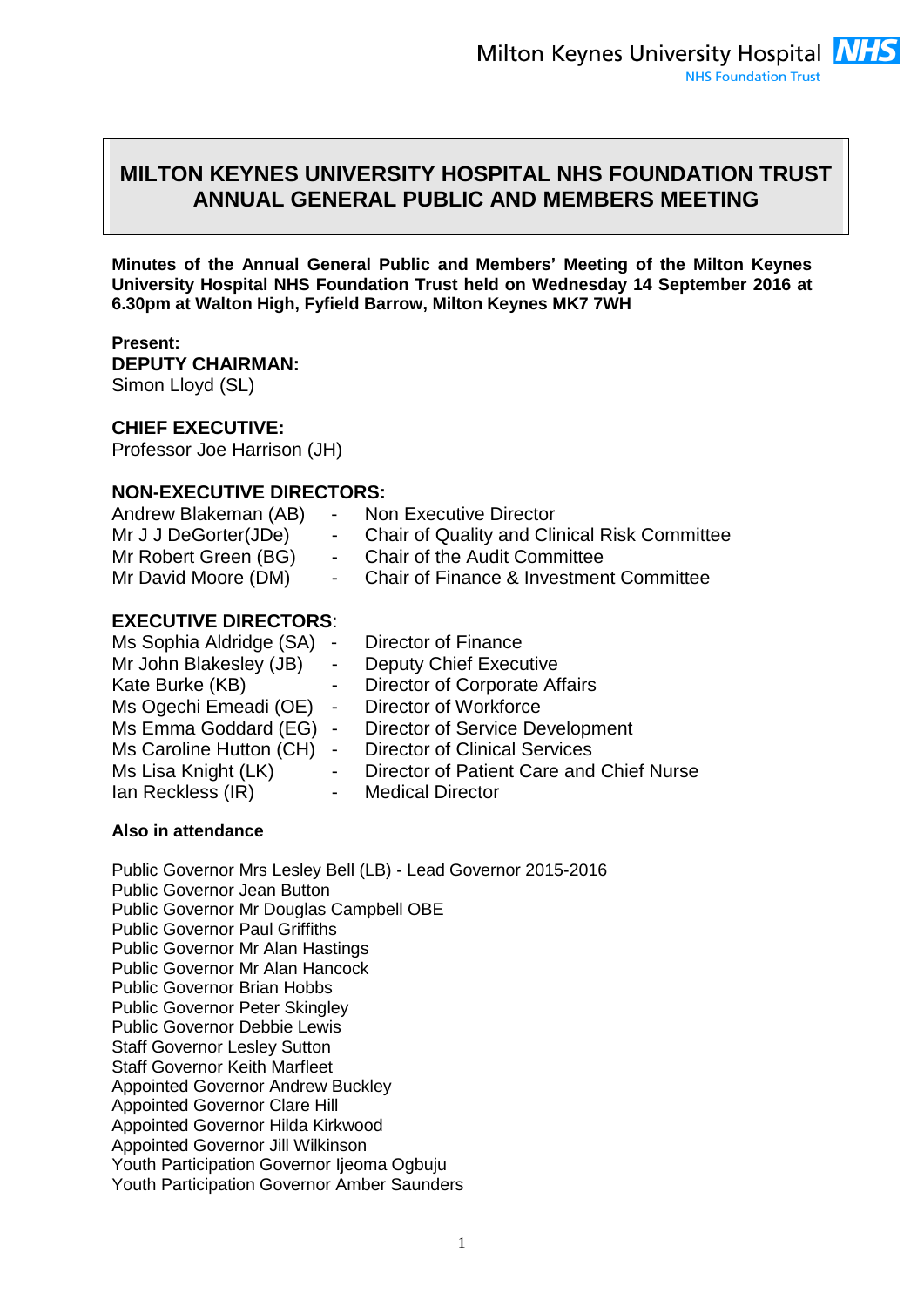Prior to the start of the meeting, refreshments were provided for guests together with the opportunity to browse among the eight local organisation and community group exhibitor stands who were showcasing their work and achievements.

There were 80+ members of the public present with at least one member present from every constituency

| $\mathbf 1$      | <b>ANNOUNCEMENTS</b>                                                                                                                                                                                                                                                                                                                                                                                                  |
|------------------|-----------------------------------------------------------------------------------------------------------------------------------------------------------------------------------------------------------------------------------------------------------------------------------------------------------------------------------------------------------------------------------------------------------------------|
| 1.1              | The Deputy Chairman, Simon Lloyd on behalf of the Chairman conveyed a personal message of<br>apology from Baroness Wall, who unfortunately was unable to be at the meeting due to a family<br>bereavement.                                                                                                                                                                                                            |
| 1.2              | <b>WELCOME AND OPENING REMARKS</b>                                                                                                                                                                                                                                                                                                                                                                                    |
|                  | The Deputy Chairman extended a warm welcome to everyone for the 2016 Annual Public and<br>Members meeting at Walton High.                                                                                                                                                                                                                                                                                             |
|                  | Reporting on the format for the evening the Deputy Chairman recounted that the review of 2015 -<br>2016 and the rapid pace of time since, had allowed for an important chance to pause and reflect<br>on performance and achievements and was pleased to announce that there was much to<br>celebrate. A summary of the achievements were to be reported by the Chief Executive Joe<br>Harrison later in the meeting. |
|                  | The Deputy Chairman shared with the meeting the following sentiments conveyed by Baroness<br>Wall from her visits to wards and departments across the hospital.                                                                                                                                                                                                                                                       |
|                  | I feel a great sense of pride and privilege when I reflect on the care and services that our staff<br>deliver and I would like to pay tribute to those dedicated and hardworking individuals and teams<br>across the hospital.                                                                                                                                                                                        |
|                  | Everyone I meet in every ward and department in the hospital shares the same commitment – to<br>do their very best to provide compassionate care and good services for our patients, I would like<br>to thank each and every one of them.'                                                                                                                                                                            |
| $\boldsymbol{2}$ | <b>Apologies for absence</b>                                                                                                                                                                                                                                                                                                                                                                                          |
| $\overline{2.1}$ | Apologies for absence were received on behalf of Baroness Wall, Governors Carolyn Peirson,<br>Chris Phillips, Kim Weston and Liz Wogan.                                                                                                                                                                                                                                                                               |
| 2.2              | Minutes of the Annual General Public and Members Meeting held on the 22 September<br>2015                                                                                                                                                                                                                                                                                                                             |
|                  | The Deputy Chairman presented the draft minutes of the Annual General Public and Members'<br>meeting held on the 22 September 2015.                                                                                                                                                                                                                                                                                   |
|                  | Resolved: That the draft minutes of the Annual General Public and Members' meeting held<br>on the 22 September 2015 be accepted as a correct record.                                                                                                                                                                                                                                                                  |
| 3.               | <b>Governance Update</b>                                                                                                                                                                                                                                                                                                                                                                                              |
| a                | Appointments to the Board of Directors and the Council of Governors since the Annual<br><b>Members' Meeting held in 2015</b>                                                                                                                                                                                                                                                                                          |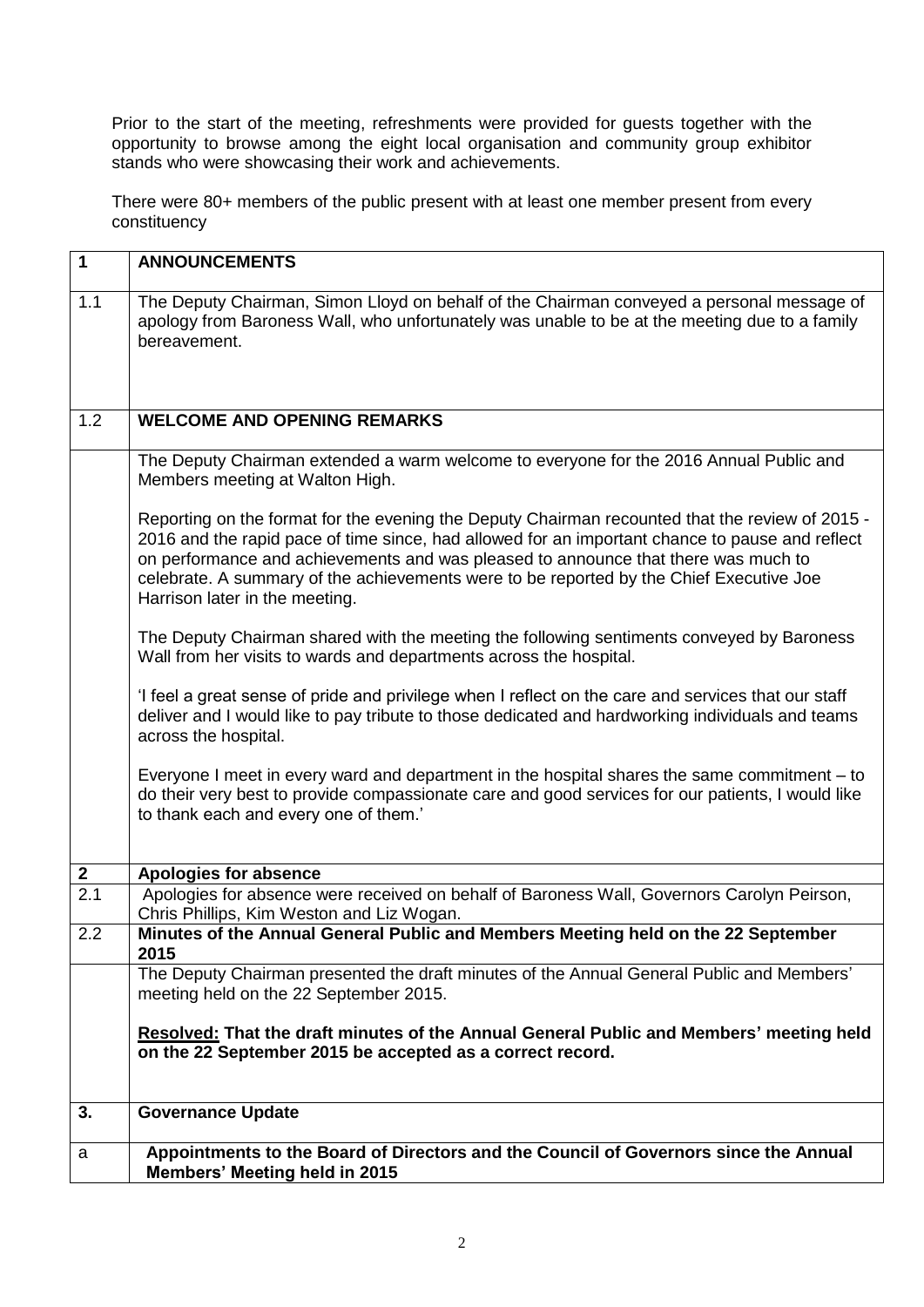|             | The Deputy Chairman informed the meeting of the following formal appointments during the<br>2015/16 financial year:-                                                                                                                                                                                                                                                                                                                                                                             |
|-------------|--------------------------------------------------------------------------------------------------------------------------------------------------------------------------------------------------------------------------------------------------------------------------------------------------------------------------------------------------------------------------------------------------------------------------------------------------------------------------------------------------|
|             | <b>Board of Directors</b>                                                                                                                                                                                                                                                                                                                                                                                                                                                                        |
|             | Non Executive Director Frank Burdett had left the Board of Directors in February 2016 and<br>Andrew Blakeman was appointed as a Non Executive Director.                                                                                                                                                                                                                                                                                                                                          |
|             | Frank had made a significant contribution to the Board and the Chairman had particularly<br>requested that a note of thanks be recorded at the meeting to Frank, particularly in his capacity<br>as chair of the Charitable Funds Committee                                                                                                                                                                                                                                                      |
|             | <b>Council of Governors</b><br>During the course of the year the trust welcomed re-elected governors and new governors:-                                                                                                                                                                                                                                                                                                                                                                         |
|             | New Governors Alan Hancock, Alan Hastings and Carolyn Peirson were publically elected by<br>the member constituencies and staff governor Laura Davison elected by staff.                                                                                                                                                                                                                                                                                                                         |
|             | Re-elected governors were Liz Wogan for a public constituency and Staff Governors Keith<br>Marfleet and Lesley Sutton                                                                                                                                                                                                                                                                                                                                                                            |
|             | Councillor Peter Marland as the Milton Keynes appointed governor for 2015/16 and youth<br>cabinet representatives Ijeoma Ogbuju and Alexia Watson Yarngo had also joined the Council of<br>Governors.                                                                                                                                                                                                                                                                                            |
|             | The Chairman had particularly asked that a thank you be reported, for the contribution given<br>during his time as a Governor, to Peter Ballantyne who had resigned from his position during the<br>year.                                                                                                                                                                                                                                                                                        |
|             | The Deputy Chairman concluded by stating that the Chairman had expressed that a thank you<br>be made to the Council of Governors for their hard work and commitment throughout the year.<br>That it was a great pleasure to work with them, and, through them with the communities they are<br>elected to represent.                                                                                                                                                                             |
|             | Resolved: That the Appointments to the Board of Directors and the Council of Governors<br>since the Annual Members' Meeting held in 2015 be received and accepted.                                                                                                                                                                                                                                                                                                                               |
| $\mathbf b$ | <b>Changes to the Trust's Constitution</b>                                                                                                                                                                                                                                                                                                                                                                                                                                                       |
|             | The Director of Corporate Affairs informed the meeting of the Trust Constitution amendments:-                                                                                                                                                                                                                                                                                                                                                                                                    |
|             | With regard to 10 Governor vacancies due within a short period of time, Milton Keynes University<br>Hospital Governors and the Trust explored and discussed proposals to hold elections in one<br>campaign this financial year. This also being a cost saving to the Trust and having consulted the<br>Trust's legal advisors (Capsticks) and UK Engage the independent Company who carries out the<br>Trust's Elections it was recommended that an amendment was made to the Trust constitution |
|             | The constitution change allows the number of Governor' Elections to be held once in the financial<br>year if the Trust deems it necessary to do so.                                                                                                                                                                                                                                                                                                                                              |
|             | The details and description of the amendments had been included in the meeting papers to<br>everyone in attendance                                                                                                                                                                                                                                                                                                                                                                               |
|             | Resolved: That the amendments to the constitution were formally approved.                                                                                                                                                                                                                                                                                                                                                                                                                        |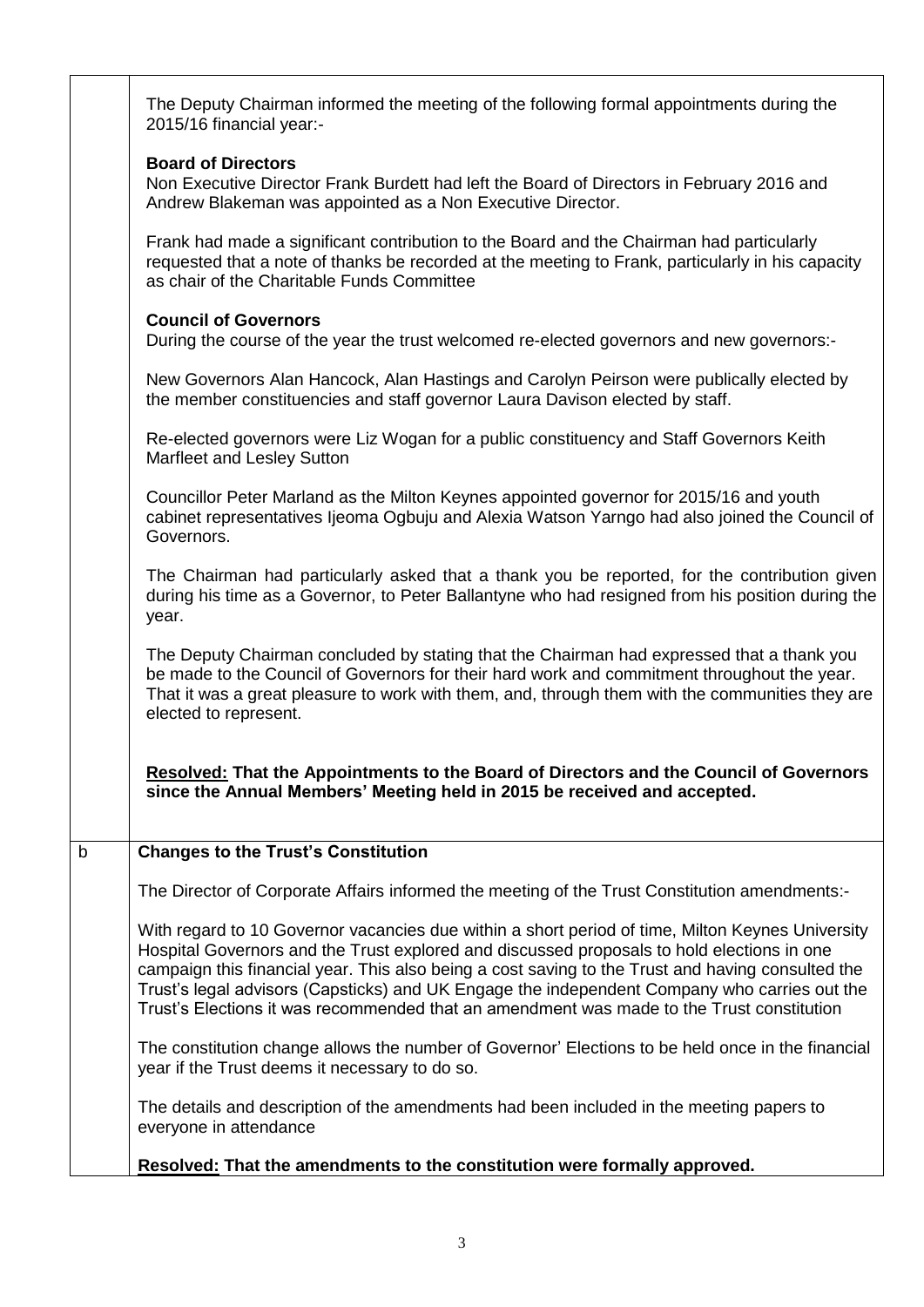| Review of 2015/16 (Annual Report)                                                                                                                                                                                                                                                                                                                                                                                                                                                                                                                                                                                                                                                                                                                                                         |  |  |
|-------------------------------------------------------------------------------------------------------------------------------------------------------------------------------------------------------------------------------------------------------------------------------------------------------------------------------------------------------------------------------------------------------------------------------------------------------------------------------------------------------------------------------------------------------------------------------------------------------------------------------------------------------------------------------------------------------------------------------------------------------------------------------------------|--|--|
| The Chief Executive presented the Annual Review and Quality Accounts of 2015/16 and reported<br>on the trusts vision, strategy and objectives.                                                                                                                                                                                                                                                                                                                                                                                                                                                                                                                                                                                                                                            |  |  |
| The following was highlighted:-                                                                                                                                                                                                                                                                                                                                                                                                                                                                                                                                                                                                                                                                                                                                                           |  |  |
| Serving the people of Milton Keynes                                                                                                                                                                                                                                                                                                                                                                                                                                                                                                                                                                                                                                                                                                                                                       |  |  |
| Last year urgent and emergency care had seen 140,000 patients', with an increase of nearly<br>$\bullet$<br>16 per day (7.4%) in Accident and Emergency.<br>32,200 patients were admitted as an emergency<br>٠<br>Nearly 1/3 million out-patients were seen<br>$\bullet$<br>23,242 patients were treated as elective admissions<br>$\bullet$<br>For the first time ever 4,000 babies were delivered<br>$\bullet$                                                                                                                                                                                                                                                                                                                                                                           |  |  |
| Performance                                                                                                                                                                                                                                                                                                                                                                                                                                                                                                                                                                                                                                                                                                                                                                               |  |  |
| Accident and Emergency performance, at 94.2% was an improvement although below<br>$\bullet$<br>standard.                                                                                                                                                                                                                                                                                                                                                                                                                                                                                                                                                                                                                                                                                  |  |  |
| A positive achievement was seen for the trust for C Difficile infections, which were almost<br>$\bullet$<br>halved and well below the ceiling.<br>2 out of 3 Cancer targets had been met.<br>$\bullet$                                                                                                                                                                                                                                                                                                                                                                                                                                                                                                                                                                                    |  |  |
| Referral to treatment waiting times had increased, this was due to emergency pressures and<br>$\bullet$<br>the amount of people being seen.                                                                                                                                                                                                                                                                                                                                                                                                                                                                                                                                                                                                                                               |  |  |
| <b>The Care Quality Commission</b>                                                                                                                                                                                                                                                                                                                                                                                                                                                                                                                                                                                                                                                                                                                                                        |  |  |
| There were current overall ratings of good for 6 speciality areas including maternity and<br>$\bullet$<br>gynaecology, surgery, critical care, services for children and young people end of life care<br>and outpatients and diagnostic imaging. With 2 speciality areas Urgent and Emergency<br>Services and medical care with the rating of requires improvement.<br>Good evidence of improvements were highlighted at the follow up visit from the Care Quality<br>٠<br>Commission in June 2016, particularly areas such as flow of patients' through the emergency<br>department and good practice including the team to meet the emergency department target.<br>Further areas of improvement identified were security and privacy in the Emergency<br>Department.                  |  |  |
| <b>Providing High Quality Care 2015/16</b>                                                                                                                                                                                                                                                                                                                                                                                                                                                                                                                                                                                                                                                                                                                                                |  |  |
| The trusts priority to improve in the collection and management of clinical observations<br>$\bullet$<br>resulting in better management of the deteriorating patient, had partly been met. A better way<br>of managing the deteriorating patient was introduced and clinicians had received appropriate<br>training and there was confidence that full delivery would be met next year.<br>Priority 2 to consistently achieve a recommendation rate of 92% in the Friends and Family<br>٠<br>Test in the cancer inpatient and outpatient facilities and to improve the response rate to 30%<br>was partly achieved with 99% positive returns although response rates were below the target.<br>Priority 3 was to deliver the national CQUIN on sepsis and this was achieved.<br>$\bullet$ |  |  |
| The Priorities for 2016/17 were:-                                                                                                                                                                                                                                                                                                                                                                                                                                                                                                                                                                                                                                                                                                                                                         |  |  |
| Improving patient safety<br>$\circ$<br>Embed new processes for the identification and management of the deteriorating<br>$\circ$<br>patient<br>Improve the management of patients with sepsis<br>$\circ$                                                                                                                                                                                                                                                                                                                                                                                                                                                                                                                                                                                  |  |  |
|                                                                                                                                                                                                                                                                                                                                                                                                                                                                                                                                                                                                                                                                                                                                                                                           |  |  |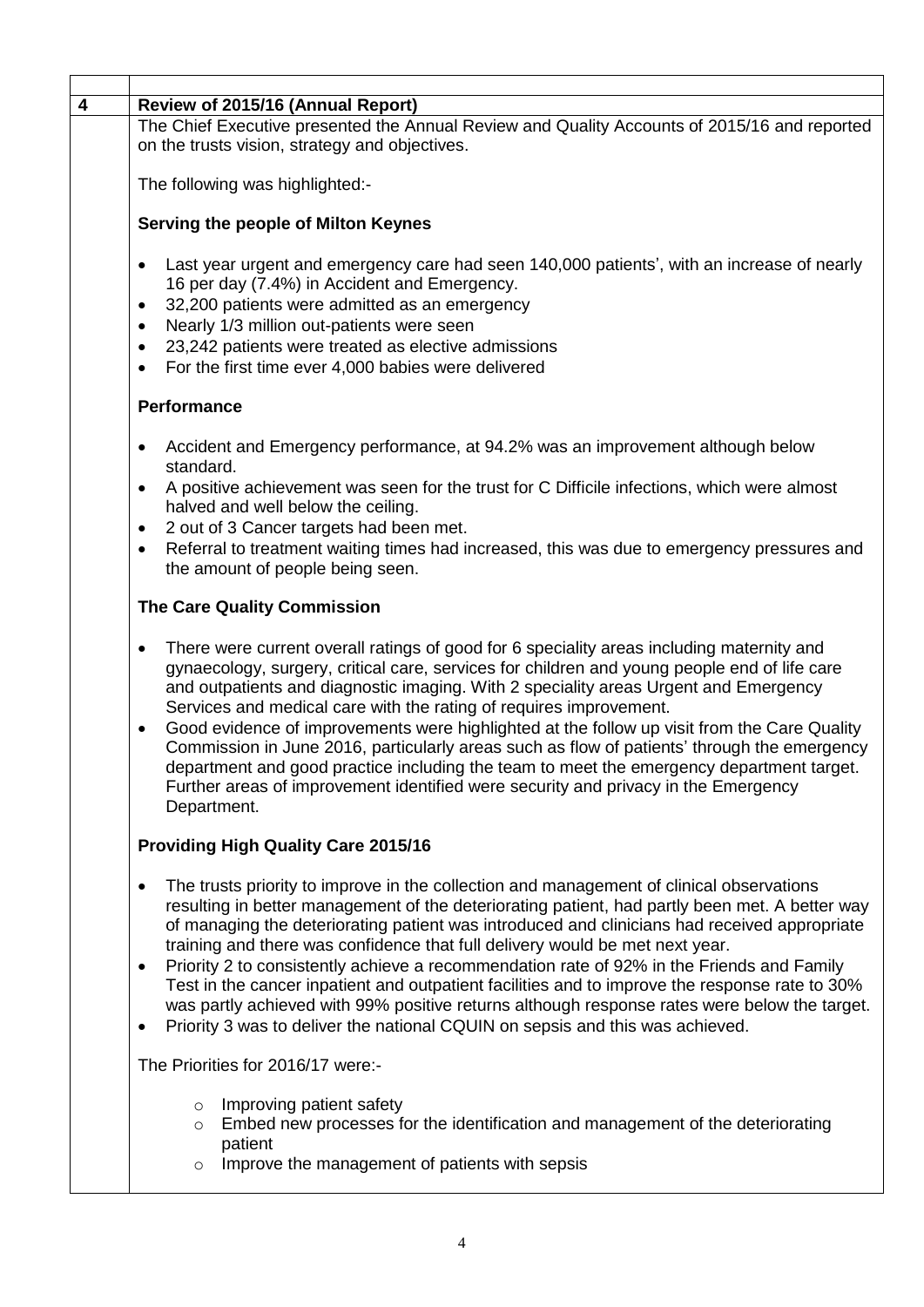### **Investing in Education and Training**

The Chief Executive formerly introduced Professor Martin Wetherill The Trusts Director of Buckingham University Liaison and a short video followed that gave the background to what being a University Hospital means to Milton Keynes and the benefits that it brings.

The Chief Executive reported that a formal ceremony was to be held to prepare the ground for the building of the Academic Medical Centre.

In investing in education and training in 2015/16 had resulted in 57 apprenticeships completed, an increase from just 5 on 2013/14. Continued work with six universities for nursing and midwifery delivering in-house post-graduate education and introduced a new consultant's development programme.

#### **Research and Development**

- Two designated directors of research and development had been appointed
- The department had grown from five research nurses in 2011 to 33 in 2015/16
- 4,195 patients' had been recruited to participate in research making Milton Keynes University Hospital the top recruiting small acute trust for research in the country.
- Ground breaking clinical trial into the detection of prostate cancer using specially trained Medical Detection Dogs.

#### **Improving Our Estate in 2015/16**

- The Acorn suite has been completely refurbished, the old main entrance to increase clinical space. Plans to integrate Urgent Care Centre are developed.
- Additional ward capacity, ward 18 opened
- Refurbished chemotherapy space opened
- Replacement of two x-ray rooms
- £1/3 million spent on new cardiac monitors

#### **Improving our estate from 2016**

- Main entrance improving access and helping to direct visitors, construction will be completed in early 2017
- Academic Centre in conjunction with the University of Buckingham, this will open in mid 2017, providing state-of-the-art educational facilities
- Cancer Centre Plans are well advanced to build a Chemotherapy, out-patient and in-patient unit

#### **A digital future - the electronic patient record**

- **February 2016** First phase was successfully completed
- **July 2016** The Trust took the decision to implement a comprehensive Electronic Patient Record programme following extensive staff consultations
- **August 2016** Over 300 staff attended Digital Devices Demonstration testing and providing feedback on proposed new digital equipment
- **September 2016** The Electronic Patient Record programme launches this week. Next stages of building, testing and staff training scheduled to deliver full implementation in October 2017.

#### **Listening to our staff**

The findings of 5 key questions in the Annual Staff Survey had shown good evidence of improvement from previous year's results, with some areas recording above the average for acute trusts for 2015.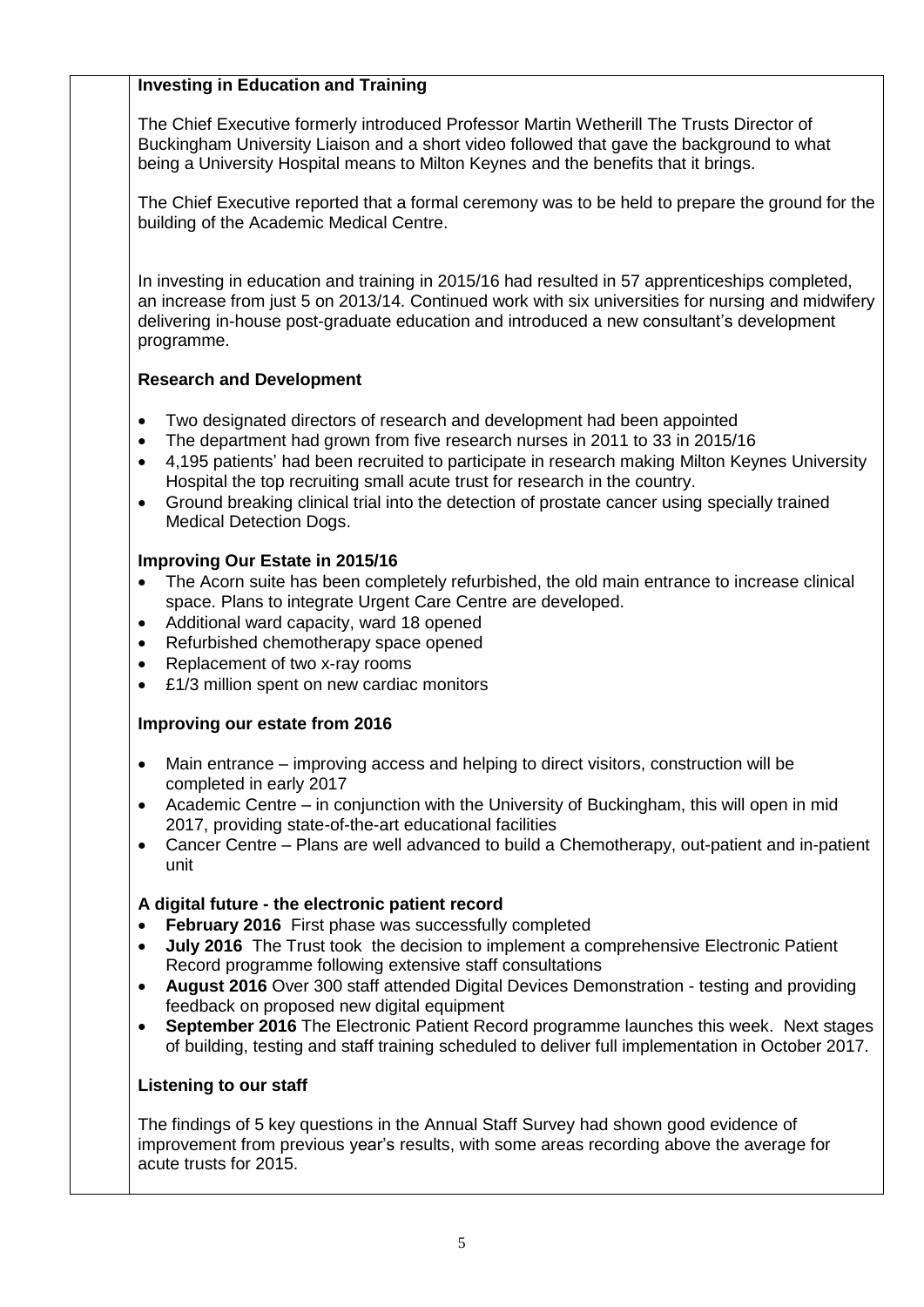|   | The Chief Executive concluded by paying tribute and thanking the volunteers<br>for their commitment and dedication, to those who support the Hospital                                                                                                                                                                                               |
|---|-----------------------------------------------------------------------------------------------------------------------------------------------------------------------------------------------------------------------------------------------------------------------------------------------------------------------------------------------------|
|   | charity, to the members of the community, and to the staff, who strive to<br>provide good, safe care every day for every patient.                                                                                                                                                                                                                   |
|   |                                                                                                                                                                                                                                                                                                                                                     |
|   | <b>Patient Story</b>                                                                                                                                                                                                                                                                                                                                |
| 5 | A short patient story video was played. The story was about a little boy called Hari, who at 5<br>years old is in his first year of cancer treatment. For his mum Ravi, the diagnosis was of course<br>the worst possible news you can ever imagine.                                                                                                |
|   | Ravi kindly agreed to give her personal view of the hospital - and in particular of the care given by<br>one nurse on the Children's ward by his mum.                                                                                                                                                                                               |
| 6 | Financial Review of 2015/16 (Annual Accounts)                                                                                                                                                                                                                                                                                                       |
|   | The Director of Finance presented the financial review of 2015-16 and the following was<br>highlighted:-                                                                                                                                                                                                                                            |
|   | <b>Financial Headlines and challenges</b>                                                                                                                                                                                                                                                                                                           |
|   | Last year 80% of trusts were in financial deficit and at Milton Keynes the Trust recorded an<br>improved deficit of £31.8m against the plan for the year ending 31 March 2016. This was<br>better than the annual plan by £1.5m.                                                                                                                    |
|   | 2015/16 saw the NHS provider sector deliver a year-end deficit of £2.45 billion as a result of<br>$\bullet$<br>growing demand and increasing cost pressures.                                                                                                                                                                                        |
|   | Milton Keynes experienced higher than national growth in demand with Accident and<br>$\bullet$<br>Emergency attendances up by 7% and emergency admissions up by 9% giving rise to both<br>cost pressures and operational pressures.                                                                                                                 |
|   | In order to maintain a safe service, agency staffing costs rose to £23m from £17m the<br>$\bullet$<br>previous year, as a result of national shortages of suitably qualified clinical staff.<br>Despite the operational pressures the Trust delivered its savings target of £8.7m which was<br>$\bullet$<br>an increase of 4% on the previous year. |
|   | <b>Investing in the Future</b>                                                                                                                                                                                                                                                                                                                      |
|   | £14m invested in capital projects (up from £10m in 2015) with a major investment in the<br>$\bullet$<br>new electronic patient records system (ePR), as well as ongoing replacement and upgrade of<br>our facilities and equipment;                                                                                                                 |
|   | The Department of Health and NHS Improvements have continued to support our hospital<br>$\bullet$<br>plans and have invested a further £33m of new cash.                                                                                                                                                                                            |
|   | The capital programme for 2016-17 comprises £8m "business as usual" replacement capital<br>$\bullet$<br>as well as continuing to invest in strategic areas such as ePR, the new cancer centre, the new<br>main entrance and increasing ward capacity to cope with rising demand.                                                                    |
|   | <b>Charitable Funds</b>                                                                                                                                                                                                                                                                                                                             |
|   | £225,801 was raised from individuals, companies, schools and events in 2015 -16 to fund<br>new equipment and enhancements                                                                                                                                                                                                                           |
|   | Leo's appeal raised £39,000 of new funds and was able to spend £75,000 on enhancements<br>٠<br>to children's wards including artwork and Sensory Voyagers (a unique portable sensory<br>solution for limited space which transform any room into a sensory experience).                                                                             |
|   | Outlook for 2016-17                                                                                                                                                                                                                                                                                                                                 |
|   | The national picture continues to be challenging and is one of the many reasons we are                                                                                                                                                                                                                                                              |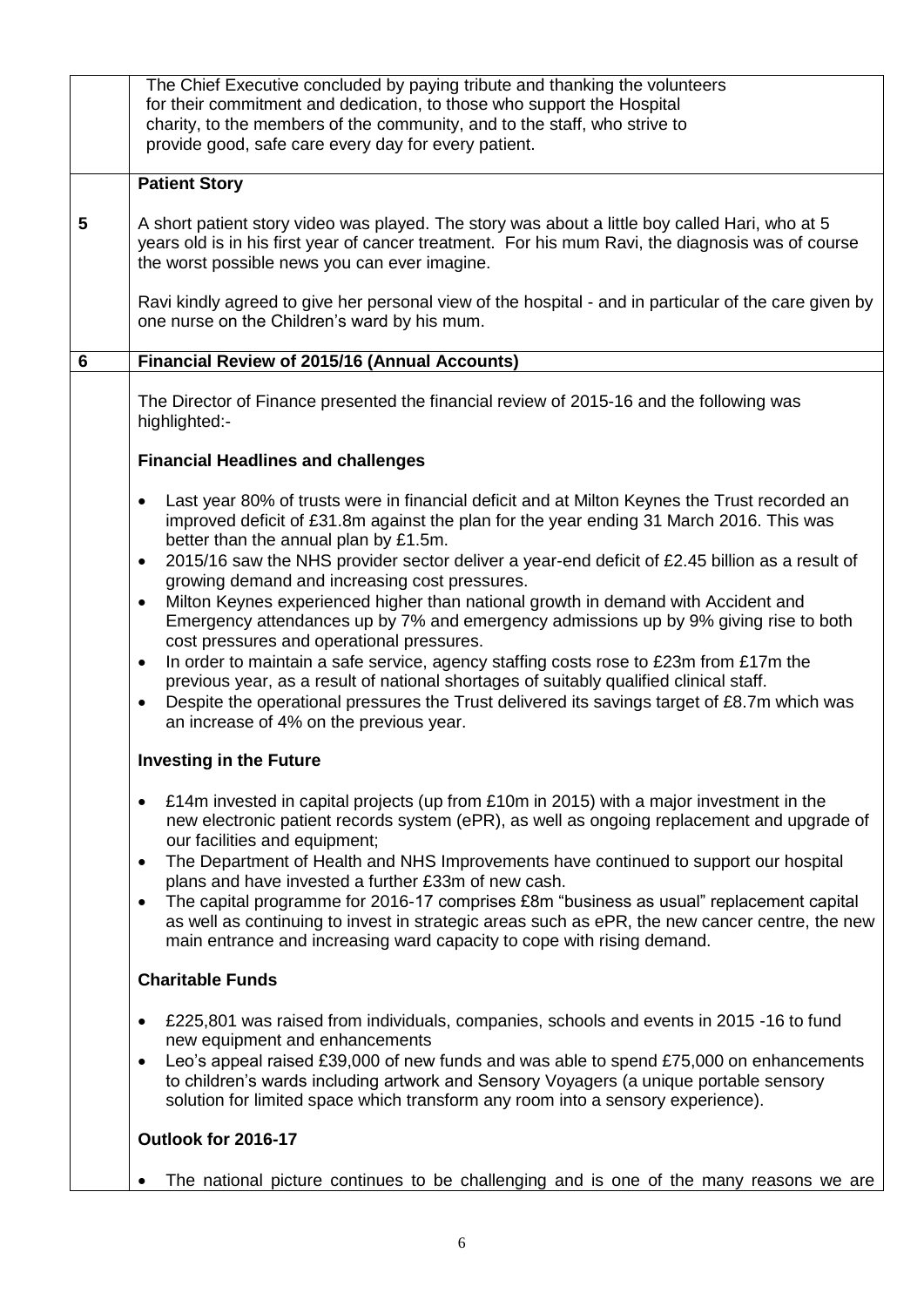| Milton Keynes University Hospital NHS Foundation Trust is projecting a deficit of £25.6m for<br>The Lead Governor for 2015 -16 Lesley Bell gave a presentation and highlighted the following:- |
|------------------------------------------------------------------------------------------------------------------------------------------------------------------------------------------------|
|                                                                                                                                                                                                |
|                                                                                                                                                                                                |
|                                                                                                                                                                                                |
|                                                                                                                                                                                                |
|                                                                                                                                                                                                |
|                                                                                                                                                                                                |
|                                                                                                                                                                                                |
|                                                                                                                                                                                                |
|                                                                                                                                                                                                |
|                                                                                                                                                                                                |
|                                                                                                                                                                                                |
|                                                                                                                                                                                                |
|                                                                                                                                                                                                |
|                                                                                                                                                                                                |
|                                                                                                                                                                                                |
|                                                                                                                                                                                                |
|                                                                                                                                                                                                |
|                                                                                                                                                                                                |
|                                                                                                                                                                                                |
|                                                                                                                                                                                                |
|                                                                                                                                                                                                |
|                                                                                                                                                                                                |
|                                                                                                                                                                                                |
|                                                                                                                                                                                                |
| Two new Non Executive Directors were appointed during the financial year and one Non                                                                                                           |
| Monitored Trust-wide governance issues on an on-going basis and received a wide range                                                                                                          |
|                                                                                                                                                                                                |
| The Council of Governors also received and approved formal reports including the Annual                                                                                                        |
|                                                                                                                                                                                                |
|                                                                                                                                                                                                |
|                                                                                                                                                                                                |
|                                                                                                                                                                                                |
| Engagement Strategy was adopted to develop and extend The Trust's membership and                                                                                                               |
|                                                                                                                                                                                                |
|                                                                                                                                                                                                |
| Membership promotion at local public events, for example Health and Care Event,                                                                                                                |
|                                                                                                                                                                                                |
|                                                                                                                                                                                                |
| Launch of the 'Meet the Members' event attended by 100+ members to hear of                                                                                                                     |
|                                                                                                                                                                                                |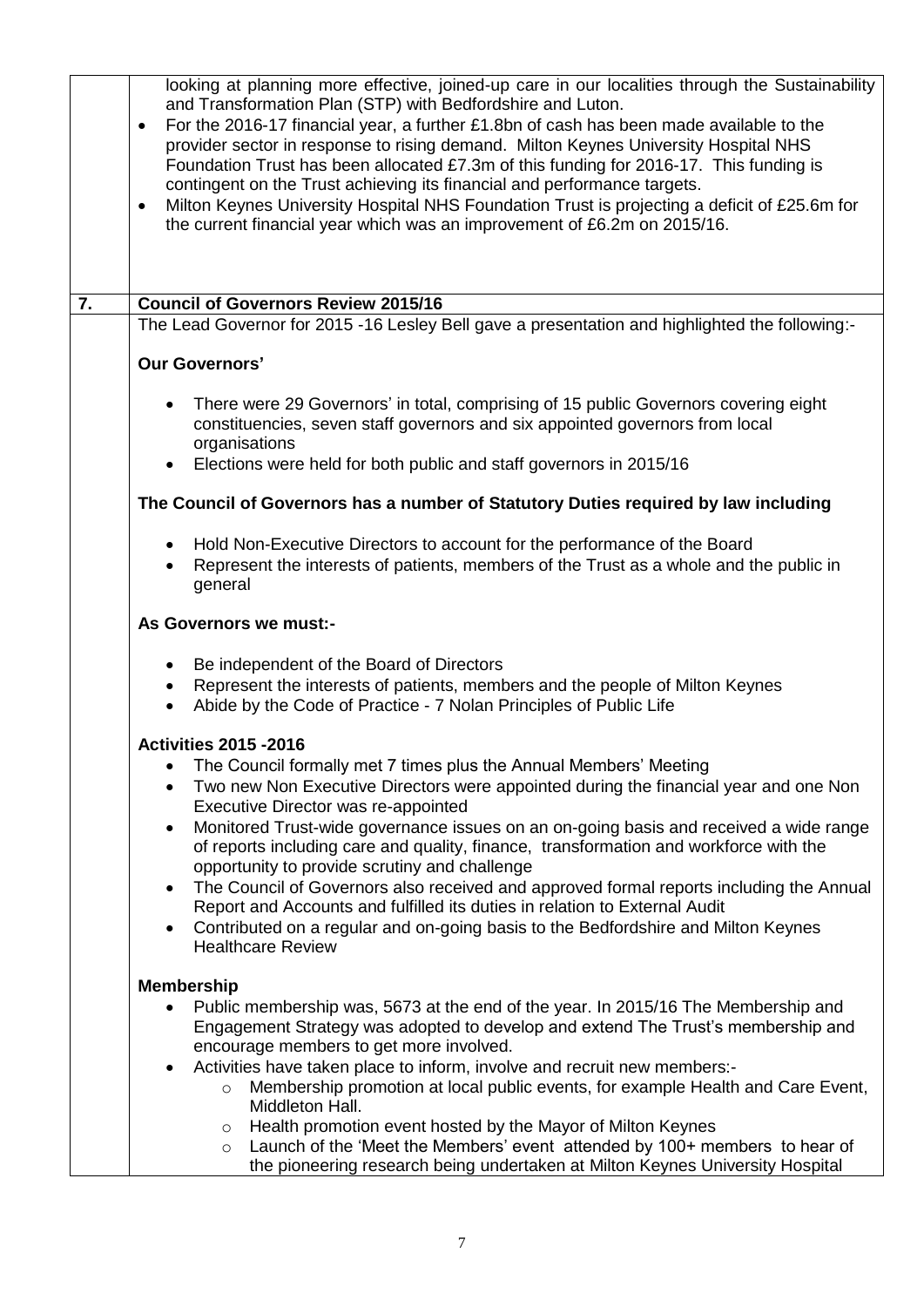|    | in partnership with Medical Detection Dogs and the opportunity to volunteer and<br>participate in the canine detection of urological cancer.                                                                                                                                                                                                                         |
|----|----------------------------------------------------------------------------------------------------------------------------------------------------------------------------------------------------------------------------------------------------------------------------------------------------------------------------------------------------------------------|
|    | <b>Future activities include</b>                                                                                                                                                                                                                                                                                                                                     |
|    | More meet the members' events<br>$\bullet$<br>Local community recruitment campaigns<br>$\bullet$<br>The launch of a Members' Newsletter<br>$\bullet$<br>More Opportunities for members to share their ideas in planning new systems that will<br>assist patients.                                                                                                    |
|    | <b>The Future</b>                                                                                                                                                                                                                                                                                                                                                    |
|    | Governors will be involved in the Sustainability and Transformation Plan for Milton Keynes Luton<br>and Bedfordshire as it develops                                                                                                                                                                                                                                  |
| 8. | <b>Questions</b>                                                                                                                                                                                                                                                                                                                                                     |
|    | The Chief Executive invited questions from the audience.                                                                                                                                                                                                                                                                                                             |
|    | A member from the audience complimented the trust on the achievements that have taken<br>place in recent years they further reported on the good comments that they regularly<br>receive from patients.                                                                                                                                                              |
|    | In relation to the new developments taking place, what was the car parking provision? The<br>Chief Executive explained that the new main entrance would not be the only car park for patients<br>to use, that there were further plans for car parking across the site together with specific disability<br>car parking and spaces for those with severe ill health. |
|    | In relation to the challenge of staff recruitment<br>The Director of Workforce reported that although as seen nationally recruitment was a challenge,<br>that the medical school and investment in education and training opportunities at Milton Keynes<br>had shown proven attraction of staff.                                                                    |
|    | In relation to apprenticeships at the Trust<br>The Director of Patient Care and Chief Nurse reported that the change in governments rules, had<br>enabled increased scope to increase the offers of apprenticeships and work was being<br>undertaken with local Health and Social care agencies and Milton Keynes Council to progress<br>this opportunity.           |
|    | In relation to signage from car parks<br>The Deputy Chief Executive reported that the signage for patients to identify department areas of<br>the Hospital was constantly examined to improve access for patients', recently duck prints had<br>been situated on the path showing the route to the children's ward. Feedback on any areas was<br>welcomed.           |
|    | In relation to Adolescent Wards<br>The Chief Executive reported that currently there wasn't the physical capacity on the site for<br>adolescent wards but as the hospital develops and grows there would certainly be options.                                                                                                                                       |
|    | A member of the audience reported on the circumstances for a recent visit to the hospital<br>for a procedure and wished to convey that it was really good experience.                                                                                                                                                                                                |
|    |                                                                                                                                                                                                                                                                                                                                                                      |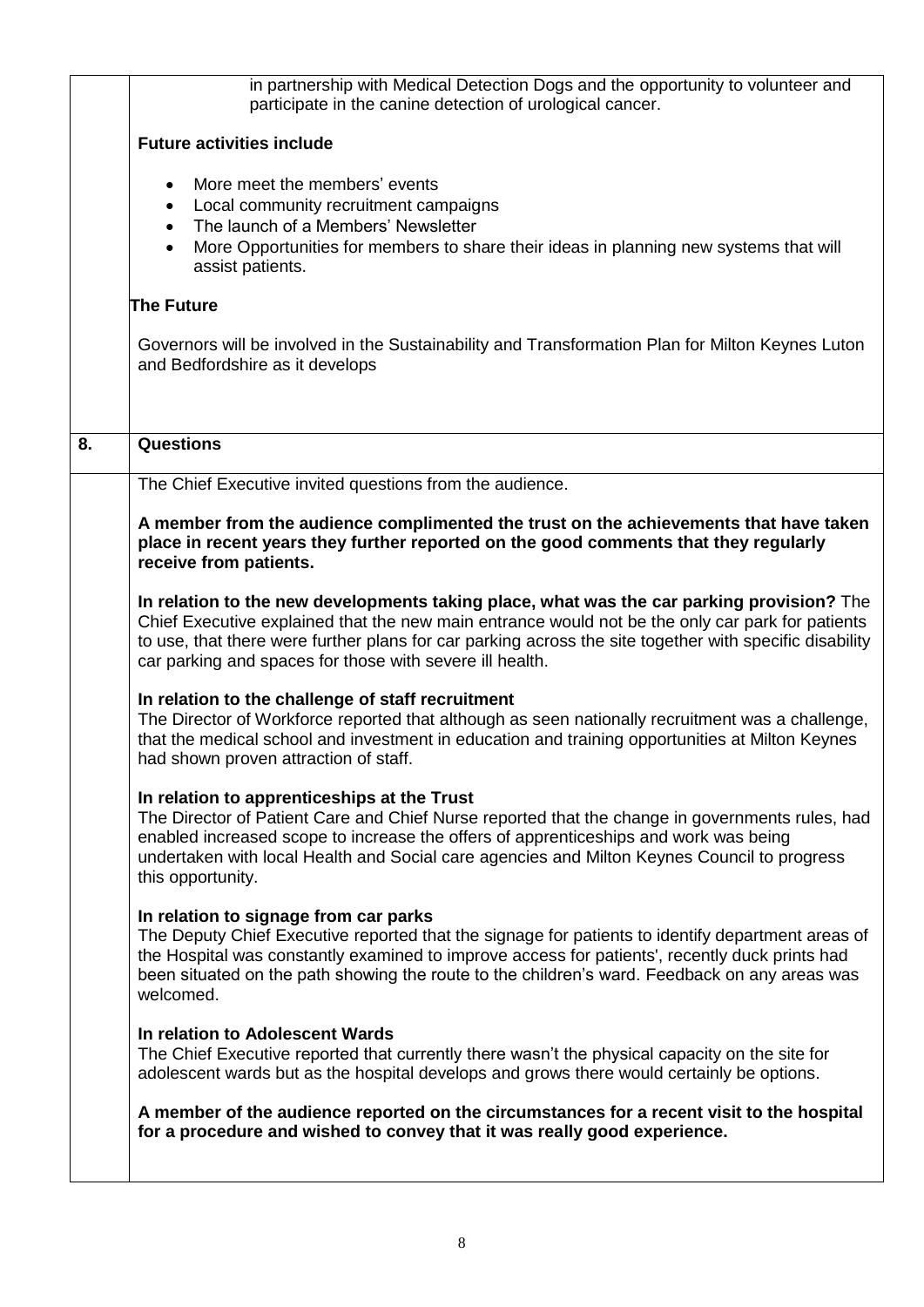| 9. | <b>Close</b>                                                                                       |
|----|----------------------------------------------------------------------------------------------------|
|    | The Chief Executive thanked everyone for attending the meeting and declared the meeting<br>closed. |
|    | The meeting ended at 19.50pm                                                                       |

**Carol Duffy Governor and Membership Manager 12 October 2016**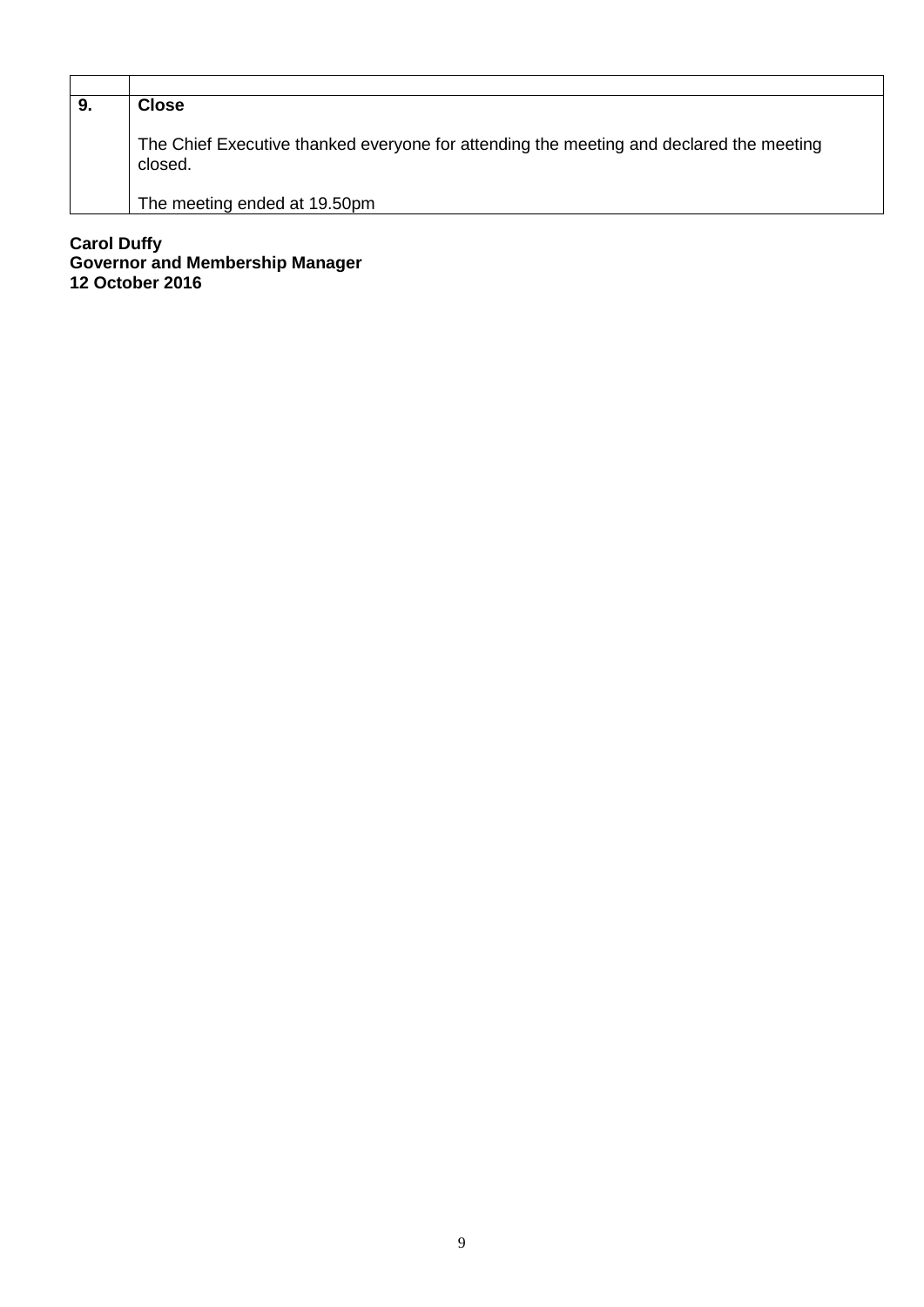

# **Annual General Public and Members' Meeting**

## **Report of the Constitution Amendments arising from the changes approved by Governors and the Trust Board**

#### Dear Member

A number of developments, including the Trust's relationship with the University of Buckingham has made it necessary to make some amendments to the Constitution. The changes have taken account of comments received from Governors as well as legal advice. Following consideration of the proposed changes at the Council of Governors meeting 16<sup>th</sup> May the Governors supported changes to the Trusts Constitution and recommended the changes to the Trust Board of Directors. This was agreed by the Trust's Board of Directors on the 12 July 2017.

| <b>Description of Change</b>                                                                                                                                                                                                                                                                                                                                                                               | <b>Page Reference</b> |
|------------------------------------------------------------------------------------------------------------------------------------------------------------------------------------------------------------------------------------------------------------------------------------------------------------------------------------------------------------------------------------------------------------|-----------------------|
| Amendment to be made to paragraph 5.3 A<br>Patients' Constituency (any patient or carer<br>who has used the trusts services) a new<br>"patients' constituency" be created to enable<br>any person who has used the Trust's services<br>within a specified period, to become a member,<br>and thereby a non-executive director.                                                                             | Page 5                |
| <b>Amendment to Interpretations and Definitions</b><br>that the following sentence be added to the<br>reference of Monitor                                                                                                                                                                                                                                                                                 | Page 4                |
| 'Monitor is the body corporate known as<br>Monitor, as provided by Section 61 of the 2012<br>Act, currently working under a joint operating<br>framework with the NHS Trust Development<br>Authority under the operational name of NHS<br>Improvement'.                                                                                                                                                    |                       |
| Amendment to paragraph 14.4 to<br>An elected Governor shall not hold office for<br>more than six consecutive years, and shall not<br>be eligible for re-election if his re-election<br>would result in him holding office for more than<br>six consecutive years'.<br>This change is consistent with the relevant<br>provisions of Schedule 7 to the NHS Act 2006                                          | Page 8                |
| That a new paragraph 26.2 inserted to read The<br>Council of Governors at a general meeting of<br>the Council of Governors shall appoint as a<br>non-executive director of the Foundation Trust<br>a nominee from the University of Buckingham<br>and, in reaching that decision, shall have<br>regard to the recommendation of the Non-<br><b>Executive Appointments Committee set up</b><br>under Annex7 | Page 12               |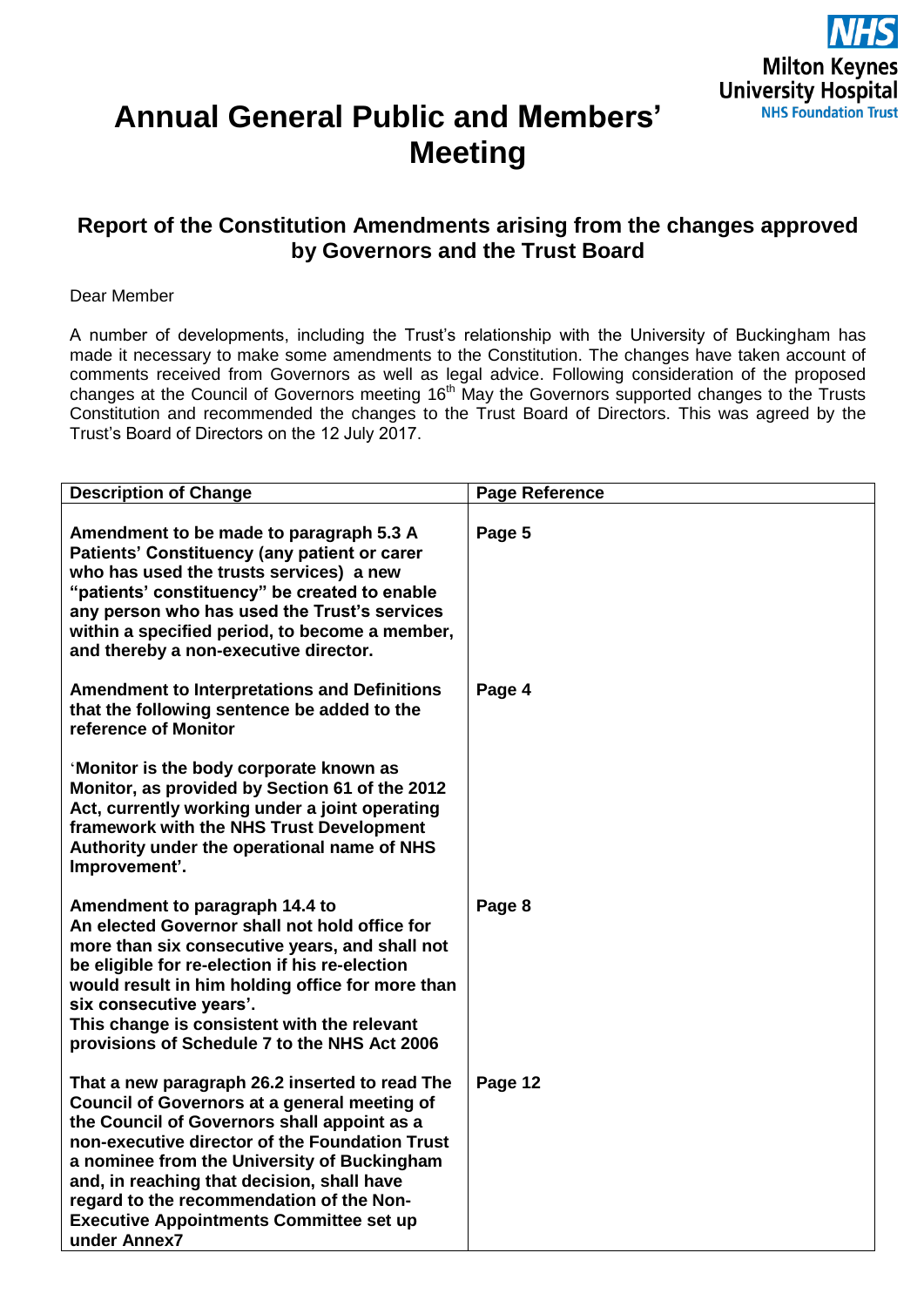**NHS Milton Keynes**<br>University Hospital<br>
NHS Foundation Trust

| Amendment to Paragraph 36.1 that reference to<br>paragraph 29 in the first line of this section is to<br>be changed to 34.                                                                                                                                                                                                                  | Page 16 |
|---------------------------------------------------------------------------------------------------------------------------------------------------------------------------------------------------------------------------------------------------------------------------------------------------------------------------------------------|---------|
| Amendment to paragraph 41.6 to the erroneous<br>reference to sub paragraph in the second line<br>of this section to be changed to 41.5.1                                                                                                                                                                                                    | Page 19 |
| Amendment to paragraph 44.2 of the erroneous<br>reference to paragraph 48.1 is to be changed to<br>44.1                                                                                                                                                                                                                                     | Page 21 |
| Amendment to paragraph 3.7 of Annex 3 to<br>read "One representative of the University of<br><b>Buckingham Medical School"</b>                                                                                                                                                                                                              | Page 26 |
| Amendment to paragraph 4.3.of Annex 3 that<br><b>Milton Keynes Council for Voluntary</b><br>Organisations, which no longer exists, is to be<br>replaced by Community Action: MK, as the<br>voice of the voluntary sector within the                                                                                                         | Page 26 |
| Amendment paragraph 6.3 to read may not hold<br>office for longer than six consecutive years,<br>and shall not be eligible for re-appointment if<br>his re-appointment would result in him holding<br>office for more than six consecutive years'.                                                                                          | Page 64 |
| Amendment to paragraph 7 that the following<br>be removed. 'For the purpose of these<br>provisions concerning terms of office for the<br>appointed Governors "year", means a period<br>commencing immediately after the conclusion<br>of the annual members meeting and ending at<br>the conclusion of the next annual members<br>meeting'. | Page 64 |
| Amendment to paragraph 7 that the following<br>be removed. 'For the purpose of these<br>provisions concerning terms of office for the<br>appointed Governors "year", means a period<br>commencing immediately after the conclusion<br>of the annual members meeting and ending at<br>the conclusion of the next annual members<br>meeting'. | Page 64 |
| Amendment to paragraph 6.1<br>That the following be added. 'shall hold office<br>for a period of three years commencing<br>immediately after his appointment is made                                                                                                                                                                        | Page 64 |
| Amendment to paragraph 9.2                                                                                                                                                                                                                                                                                                                  |         |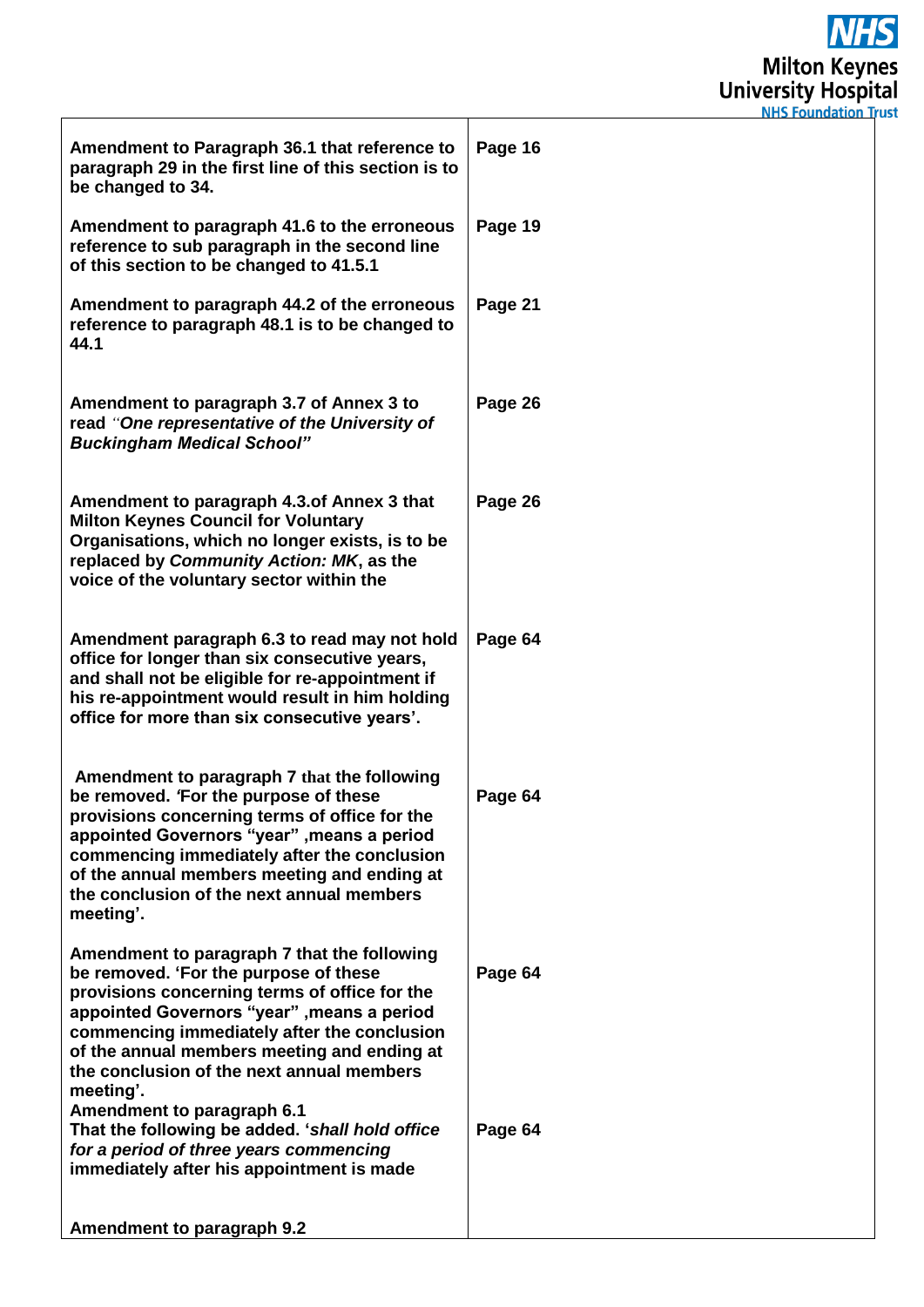

|                                                                                                                                                                                                                                                                                                                                                                                                                                                                                                                         | NHS Foundation ir |
|-------------------------------------------------------------------------------------------------------------------------------------------------------------------------------------------------------------------------------------------------------------------------------------------------------------------------------------------------------------------------------------------------------------------------------------------------------------------------------------------------------------------------|-------------------|
| That the following is removed. 'They are a<br>member of a Patients Forum unless that<br>Patients Forum is a partnership organisation'.                                                                                                                                                                                                                                                                                                                                                                                  | Page 65           |
| Amendment that paragraph 14.2 and 14.3 be<br>swapped around to reflect the fact that the<br>Council of Governors has never been in the<br>position set out in 14.2. and that the words<br>"where available" be inserted after to invite the<br>next highest polling candidate for that seat.                                                                                                                                                                                                                            | Page 65           |
| Amendment paragraph 15 that the final<br>sentence is changed to read as follows. 'Notice<br>will be published on the Foundation Trust's<br>website and other media as considered<br>appropriate'.                                                                                                                                                                                                                                                                                                                       | Page 66           |
| Amendment Annex 7 paragraph 1.2 to read is<br>the person appointed by the Council of<br>Governors to lead the Board'.                                                                                                                                                                                                                                                                                                                                                                                                   | Page 77           |
| Amendment paragraph 2.8 of Annex 7 to read:<br>"The Chairman and the non-executive<br>Directors, including the non-executive Director<br>nominated by the University of Buckingham,<br>are to be appointed for a period of office in<br>accordance with the terms and conditions of<br>office decided by the Council of Governors at a<br>general meeting and, in reaching that decision,<br>the Council of Governors shall have regard to<br>the recommendation of the Non-Executive<br><b>Appointments Committee.</b> | Page 79           |
| <b>Amendment to Annex 7 paragraph 2.11</b><br>To read. 'Any non-executive Director so elected<br>may at any time resign from the office of<br>Deputy Chairman by giving notice in writing to<br>the Chairman and the Council of Governors,<br>who may thereupon appoint another non-<br>executive Director as Deputy Chairman in<br>accordance with paragraph 2.10'.                                                                                                                                                    | Page 79           |
| Amendment Annex 8 paragraph 3.1<br>To reflect consistency to Annex 10 clause 1.1 it<br>is recommended that the sentence is changed<br>to read the following. 'The Foundation Trust is<br>to hold a members meeting (called the annual<br>members meeting) within six months of the end<br>of each financial year'.                                                                                                                                                                                                      | Page 89           |
| Amendment to Annex 8 Paragraph 3.12 To<br>reflect consistency to Annex paragraph 3.8 and<br>appendix 10, 1.9 that this paragraph be<br>removed.                                                                                                                                                                                                                                                                                                                                                                         | Page 91           |
| Amendment Annex 8 paragraph 3.6<br>To reflect consistency to Annex 10 that the                                                                                                                                                                                                                                                                                                                                                                                                                                          | Page 89           |